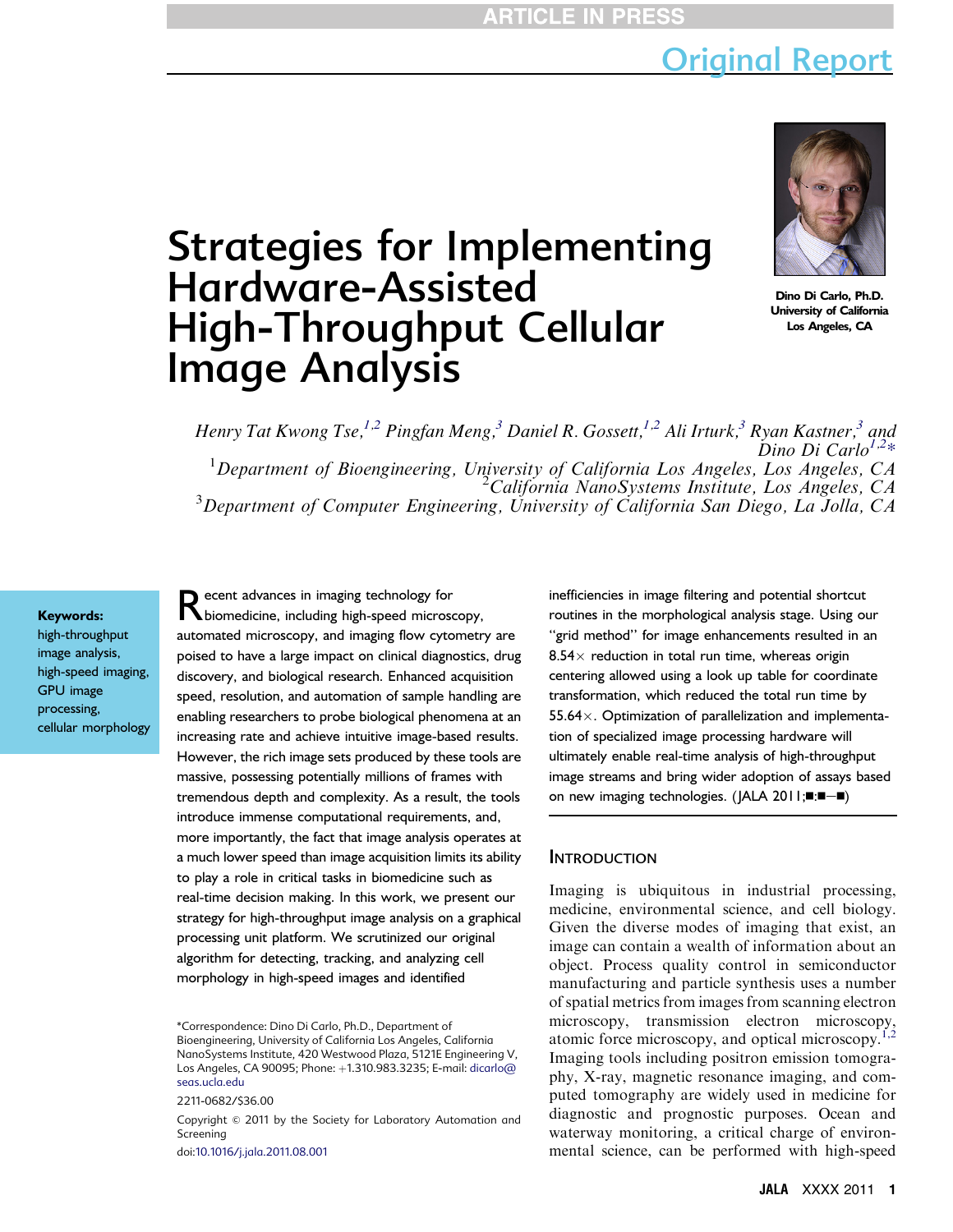camera-coupled flow cytometry whereby the diversity and density of microscopic organisms, key indicators of ecosystem health, can be identified.<sup>[3,4](#page-7-0)</sup> In cell biology, for example, cell size, morphology, and location can be extracted from brightfield or phase-contrast images. And, the presence or location of biomolecules within cells can be obtained from fluorescence images of chemically labeled cells, which has recently been implemented with automated fluid handling and imagers for high-content analysis.<sup>[5](#page-7-0)</sup> As technology improves, imaging rates and resolution increase and the cost of acquiring image sets decreases but this can burden the end user or associated analysis or sorting systems with large image backlogs. Ultimately, both extreme high-speed bright-field imaging and high-content analysis systems based on fluorescence imaging now have the propensity to generate truly massive image-based data sets and will require a method to accommodate the time requirements of the user or system (e.g., real-time results will be required for cell sorting in medicine and cell biology). Only if automated image analysis can extract useful information and operate at meaningful rates will emerging image-based technologies find utility.

There are numerous applications where images have several advantages over other types of signal outputs and are often the preferred method of analysis. Qualitatively, images are most effective in conveying certain types of messages. They may also confer some measurable advantages. For example, flow cytometry measures scattered light to assess cell size and granularity, but theses values are only relative.<sup>[6](#page-7-0)</sup> Analysis of microscopic images, on the other hand, yields an exact value of size. Image analysis can also be used to distinguish between cells, debris, and clusters of cells where flow cytometry would yield erroneous results. Spectroscopic readings of biochemically labeled cells in microtiter plates lack the sensitivity to detect rare cell populations<sup>[7](#page-7-0)</sup> and can vary greatly with cell seeding density. In contrast, highthroughput automated microscopy coupled with automated image analysis can be used to identify and measure properties of single cells with multiple spectra, high spatial and temporal resolution for measuring dynamic processes, and with high bit depth. This is a powerful tool for studying complex biological pathways or measuring heterogeneous response to stimuli. Further, new tools are being introduced to take images of cells in flow. High-speed CMOS cameras, with high frame rates, fast shutter speeds, and high sensitivities, have recently enabled novel studies of highly dynamic events such as bubble rupture and microscale phenomena in particleladen flow. $8-11$  $8-11$  Other recent advances in computing, optics, and electronics have enabled imaging flow cytometry. This technology has shared roots in flow cytometry and microscopy, and can be applied to problems that would traditionally require multiple pieces of equipment and users trained in both. The ImageStream system (Amnis Corporation, Seattle, WA) acquires multispectral/multimodal images at a rate of 1000 cells per second with sufficient resolution to extract features such as fluorescence intensity, morphology, and signal localization.<sup>[12](#page-7-0)</sup> It will be a useful tool for complex

problems such as detecting tumor cells in body fluids and studying hematopoietic cells. $12,13$ 

Cell morphology has been studied extensively and is a clinically useful biomarker for several diseases. In this Article, a high-throughput imaging cytometry system examines morphological features of cells. The dramatic morphological change that occurs following stimulation of granulocytes is one example where imaging cytometry will be useful [\(Fig. 1](#page-2-0)). The Amnis ImageStream system has been used to characterize morphological changes associated with the maturation processes of erythroid cells; traditional biomolecular labels were correlated with morphological changes in size, shape, texture, and nucleus to cytoplasm ratios.<sup>[13](#page-7-0)</sup> Additionally, multispectral imaging flow cytometry has been used for the identification of morphological changes such as ruffle formations on  $HIV-1$  infection T-cells.<sup>[14](#page-7-0)</sup> In the clinic, cell blocks and smears are scrutinized for cells with shape and size characteristics that are indicative of infections and cancer. These examples illustrate the importance of image analysis of morphology. However, the current stage of morphological analysis relegates it to the role of cell classification, whereas biochemical biomarkers are used for critical applications in cell sorting. The ability to sort cells (requiring real-time measurement and analysis) would greatly enhance the utility of morphology, and this ability will only be obtained by improvements to image analysis algorithms and processes.

However, these new technologies introduce challenges, especially in image processing and informatics.[15](#page-7-0) Images can be very complex signals, with blurring occurring if an object's motion is faster than the shutter speed of the camera, and nonuniform illumination in wide field-of-view (FOV) images. Filtering, measuring, tracking, and fitting data from, for example, 3D confocal images<sup>[16](#page-8-0)</sup> to complex multivariable models requires lengthy computation. Further, imaging flow cytometry and high-speed microscopy can produce hundreds of thousands of images per second. The qualities of these images (multispectral, high spatial and temporal resolution, and high bit depth) make the files tremendously large<sup>[15](#page-7-0)</sup> adding to computational requirements. In general, these technologies require offline image analysis. Gradually, increased computing power will increase image analysis speed and methods such as cloud computing image analysis $17$  will help share computing power with users on demand. But, for these technologies to be immediately accessible a new strategy that enhances the efficiency of image analysis algorithms is required.

Here we present a high-throughput image analysis strategy for a bright-field flow cytometry application with an image acquisition rate of over 140,000 frames per second. Analysis of bright-field images is in some respects more difficult than fluorescence images because of the more complex variation in intensities that are observed, such that our described strategies should also be compatible with fluorescence-based or other image sets. We first examine bottlenecks in the original detection and analysis algorithm, then design an alternative, less computationally demanding filtering algorithm, put in place a new detection strategy, and implement the algorithm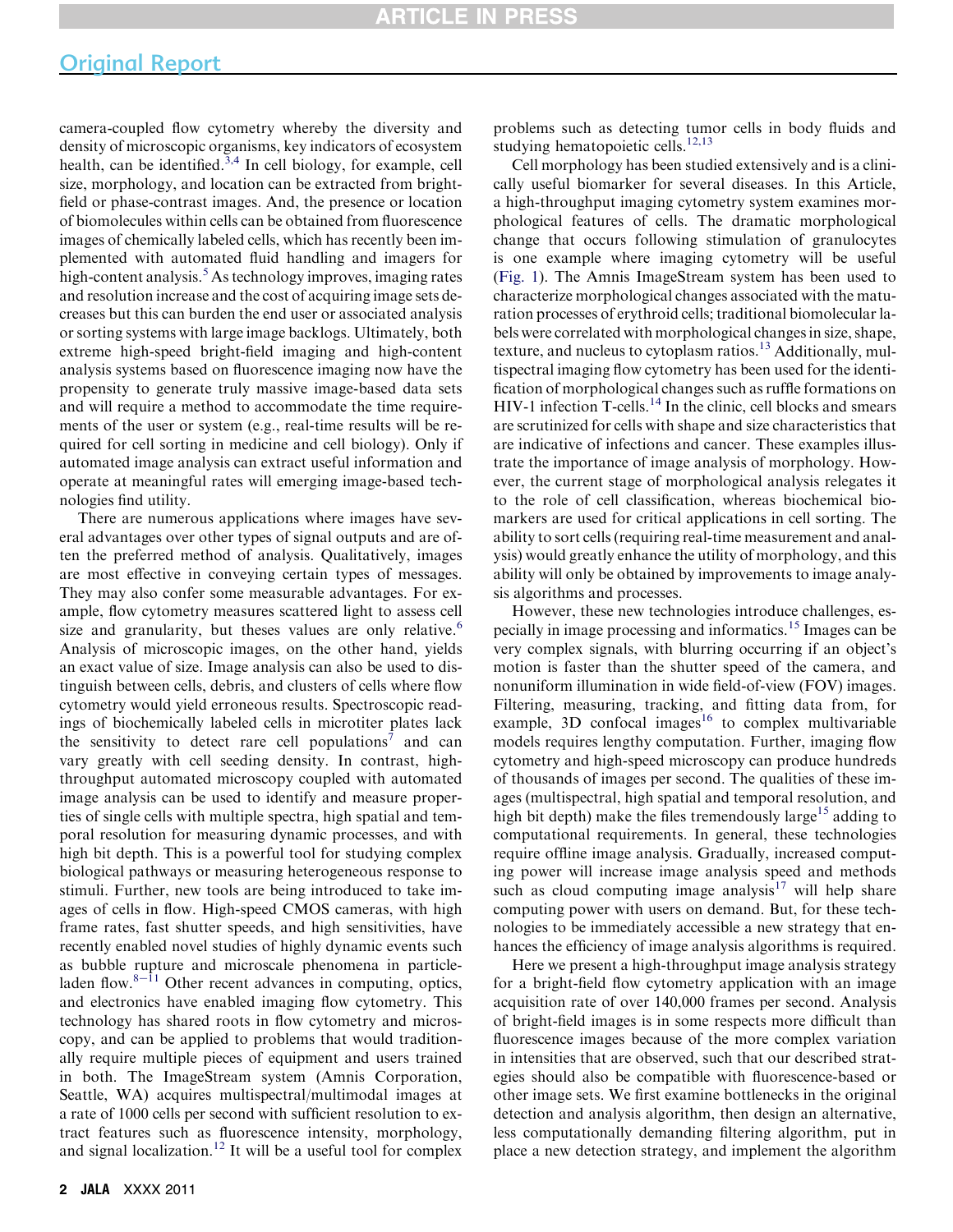<span id="page-2-0"></span>

## Circularity

Figure 1. An example of cellular morphology differences from changes in cell states. High-speed microscopic images of a granulocyte (left) and a granulocyte activated by a N-formyl-methionine-leucine-phenylalanine (fMLP) chemical treatment (right) with associated measure of circularity as a characterization of the morphological differences of each cell.

on a graphical processing unit (GPU). Realization of realtime or near real-time analysis will enable systems like this one to be clinically relevant. The strategy that we describe here should be considered for future implementations of high-speed image analysis in hardware.

#### ALGORITHM DESCRIPTION

#### Image Enhancement and Cell Detection Method

The automated analysis script was built in MATLAB v2009a (MathWorks, Natick, MA). The algorithm examines high-speed bright-field microscopic images  $(208 \times 32)$ pixels  $\times$  142,857 frames/s) of cells in a high-throughput flowthrough system. The algorithm (1) performs image adjustments, (2) *detects* the presence of an object, (3) *tracks* its motion, and (4) performs a measurement of *morphology*. The analysis is implemented frame by frame at a FOV of  $23 \times 20$ pixels at an upstream location. The cell image signature is enhanced by bottom-hat filtering, which highlights intensity differences in a local area to allow for measurement extractions. When a cell is detected in the first FOV, the morphological analysis algorithm extracts morphological features. The same cell is then tracked downstream to examine changes in morphology. Analysis continues by moving the FOV downstream stepwise until the cell is within the FOV. Analysis continues until the cell is tracked out of the field where then the FOV resets to the upstream location for the detection of the next cell.

#### Morphological Analysis Routine

On detection of a cell in the FOV, the image is interpolated and resized  $10 \times (230 \times 200)$  pixels) to enhance the accuracy of centroid analysis and the extraction of morphological features of interest: area, diameter, and topography. The centroid method examines the bottom-hat filtered image using a 70 pixel disk (the expected average cell size) to locate the centroid followed by a polar to Cartesian image transformation. The cell walls are highlighted by locating the local maximums in pixel intensity ([Fig. 2](#page-3-0)). Final data outputs are radius measurements at intervals of  $4^\circ$  per cell at each frame.

#### HARDWARE ACCELERATION

Recent work in hardware-assisted image analysis acceleration platforms have been implemented for various high-throughput applications.<sup>[18](#page-8-0)</sup> In this section, first, we discuss acceleration platform modalities suited for high-throughput image analysis and their advantages and disadvantages. However, to fully use these hardware platforms for image analysis of cells or particles, the underlying algorithms for (1) image enhancement, (2) detection, (2) tracking, and (3) morphological analysis must be optimized for the specific platform. A systematic review of algorithm bottlenecks in the MATLAB-based CPU-run algorithms is first performed and algorithm components with the most intensive computing requirements are redesigned to optimize performance for GPU implementation. Converting CPU to GPU processing alone will not be sufficient to achieve the significant increase in throughput for real-time analysis, thus we have designed unique GPU-efficient image filtering and GPU-implemented transformation algorithms that will enable image signaturebased high-throughput analysis for sorting of biological and biomedical applications. Lastly, we compare the performance enhancements obtained with the GPU over the CPU algorithm.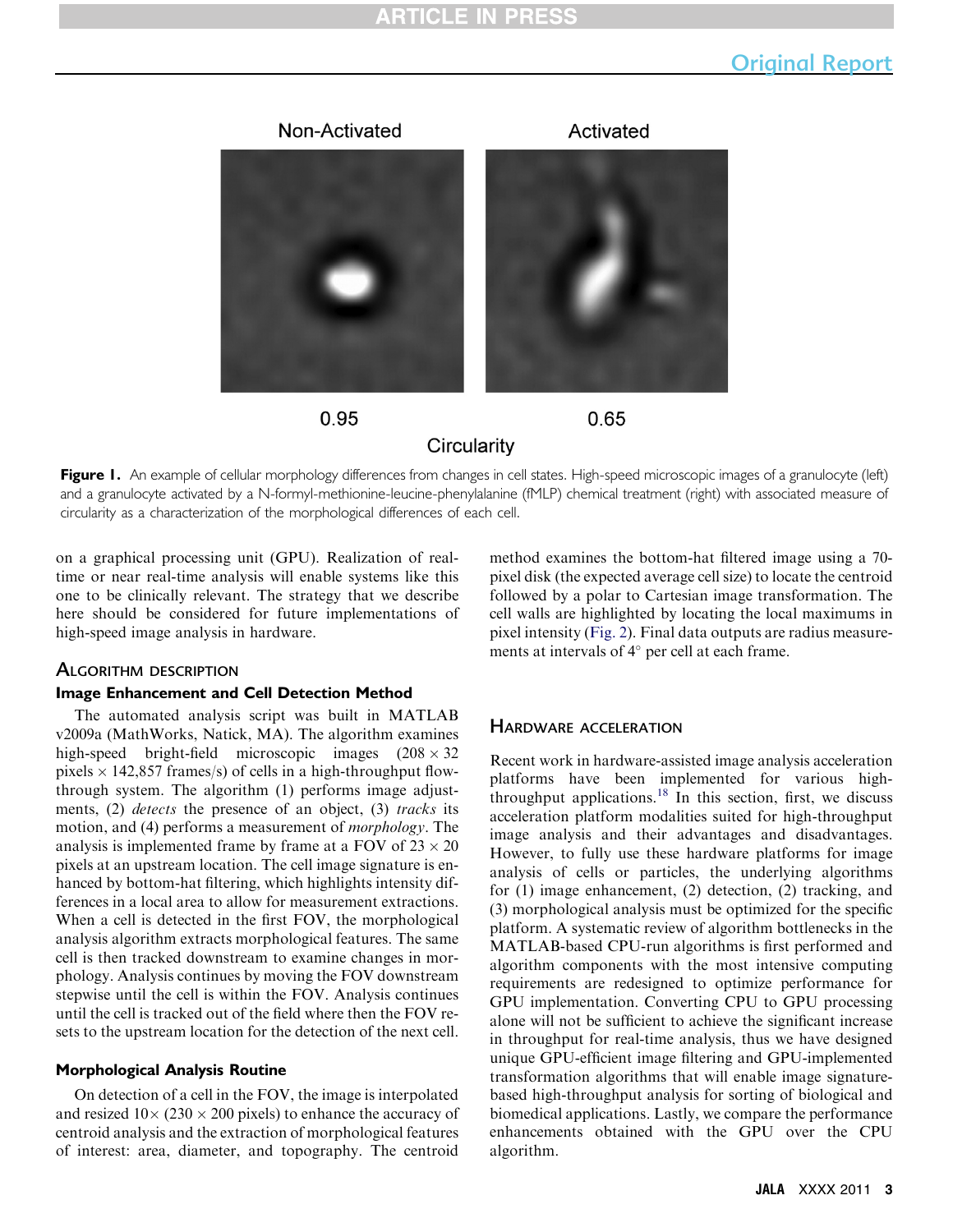<span id="page-3-0"></span>

Figure 2. Automated cell tracking and analysis algorithm framework. The raw video frame is first contrast enhanced by the image filter algorithm, and the cell detection algorithm examines the field of view (FOV) (in red) for presence of a cell. When a cell is located in the FOV, the frame is cropped and resized by  $10 \times$ . The morphological analysis algorithm starts by performing centroid analysis to determine origin of the polar to Cartesian coordinate transformation. The diameters are then extracted from the mapped image. The analysis is then iterated on the remaining cell image series until the FOV tracks out of frame.

#### Hardware-Assisted Image Analysis Acceleration Platforms

GPUs provide a high-performance, low-cost platform for hardware-assisted image analysis. GPUs use a task parallel architecture that is primarily targeted toward accelerating graphics applications. However, they are being used more widely across other domains including databases,<sup>[19](#page-8-0)</sup> weather forecasting[20](#page-8-0) and cryptography.[21](#page-8-0) They are also broadly used in digital image processing and the medical imaging field.<sup>22–[24](#page-8-0)</sup> GPUs use a pipeline designed for efficient independent processing of data, and multiple pipelines are used to exploit task level parallelism. GPUs outperform the CPUs by one to two orders of magnitude. They tend to perform well on highly parallel applications with limited number of memory accesses. Furthermore, they are ill-suited for applications with substantial amount of control flow, for example, branching and looping. GPUs are programmed using custom languages and application programming interfaces (APIs); for example, the compute unified device architecture (CUDA) is an extension of the C programming language developed by NVIDIA for programming their GPUs. This and other GPU programming languages work using a stream model of computation where the application is divided into a set of parallel threads, which explicitly defines parallelism and communication.

Field-programmable gate arrays (FPGAs) are another option for hardware acceleration, which is also used in a wide variety of applications. FPGAs use fine-grained programmable logic elements that implement basic Boolean logic functions (e.g., AND, OR, XOR). This creates the opportunity for substantial customization leading to significant performance increases over both CPUs and GPUs. As a concrete example, an FPGA implementation of the Viola-Jones object detection algorithm is about four times faster and uses an

order of magnitude less power than the same algorithm run-ning on a GPU.<sup>[25](#page-8-0)</sup> The high degree of customization afforded by FPGAs is both a blessing and a curse. It provides great flexibility in terms of the design of an application, yet it substantially increases the programming complexity. FPGA design tools require a significant amount of hardware design expertize. These design environments are a far cry from those used to program microcontrollers, microprocessors, digital signal processors, and even GPUs. Therefore, the fundamental tradeoff when using an FPGA boils down to the need for high performance versus the ease of development.

In summary, FPGAs are typically the best option to create a high-performance hardware accelerator. However, GPUs tend to be easier to program and more readily allow for



Figure 3. The grid method filter algorithm. The image is divided into several grids and each grid is analyzed for the local minimums or maximums (dots). For each pixel of the erosion or dilated image, the pixel value is determined by searching the grid for local minimums and maximums, respectively, within the disk mask.

#### Replace the pixel with the minimum value among the local minimums that are inside the erosion disk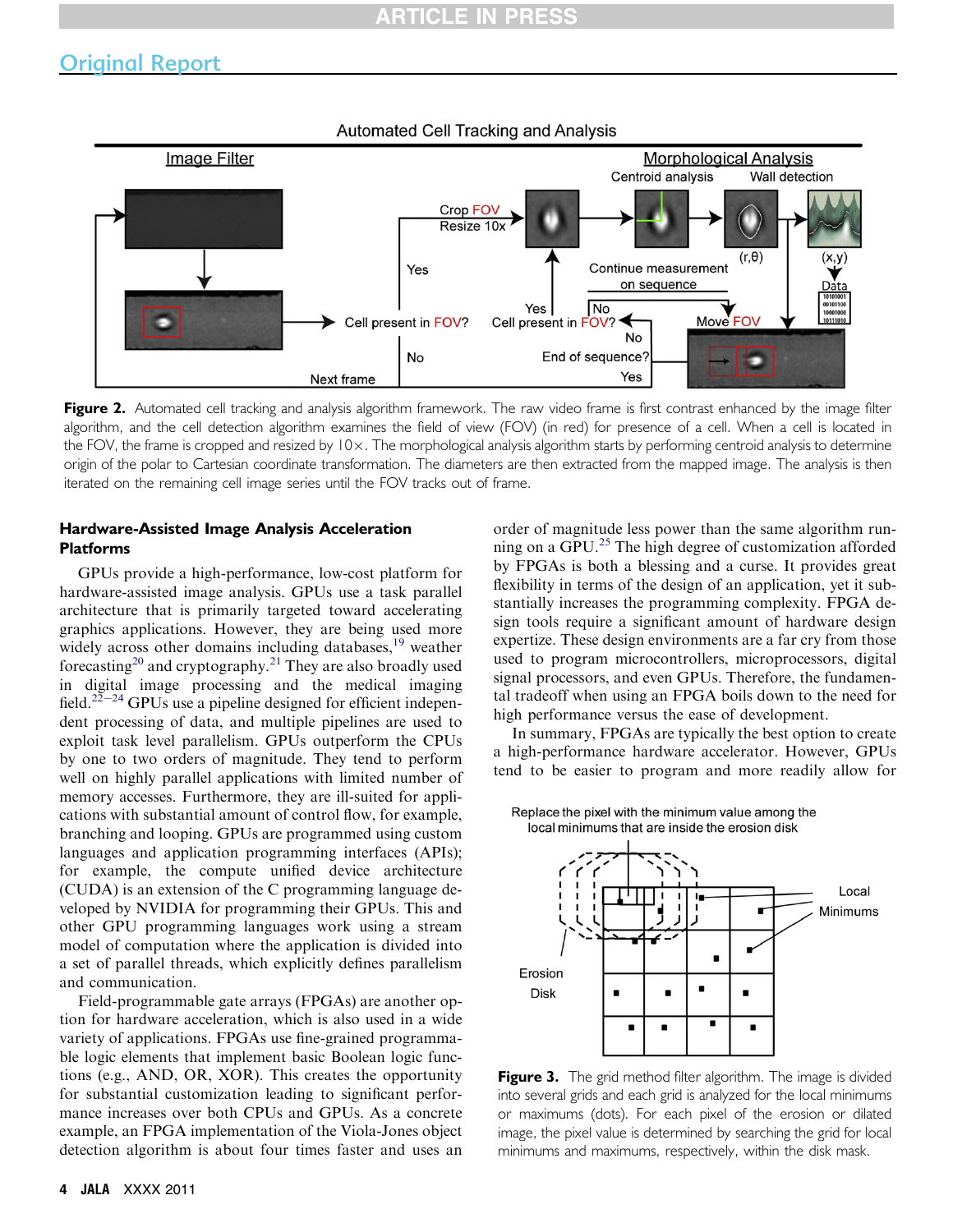<span id="page-4-0"></span>

Figure 4. (A) Original morphological analysis algorithm. (B) Modified morphological analysis algorithm, where a LUT lowers computation demands for the  $(r, \theta) \rightarrow (x, y)$  transformation. Additionally, memory access is reduced as the polar coordinate image is not used.

experimentation in parallelized algorithm design. Our initial analysis presented in the remainder of this article was done on GPUs because of reduced development complexity. The transition to FPGA implementation will build on the work here emphasizing the design of novel efficient parallelization routines.

#### Bottleneck Analysis

To identify components of the algorithm that were most computationally intensive, we used MATLAB v2009a and its profiler to obtain the run times of three parts of the algorithm: image filter for image enhancement, morphological analysis, and other minor operations (detection and tracking). The run time associated for each part breaks down to 33.02%, 59.55%, and 7.42%, respectively. These results show that the image filter and morphological analysis constitute most of the computing demands. Therefore, we focused on accelerating these two parts of the algorithms on the GPU platform.

These two computationally intensive algorithms are naturally suitable for GPU parallelization because they call on



Figure 5. Recentering field of view (FOV) before coordinate transformation. (A) In the original algorithm, the cell center is not at the coordinate origin, thus requiring computing time to map each unique coordinate for the polar to Cartesian transformation from the (a, b) origin. (B) When a recropping event for a new FOV based on the centroid location, this enables the use of the  $(r, \theta) \rightarrow (x, y)$  transformation look up tables per mapping event.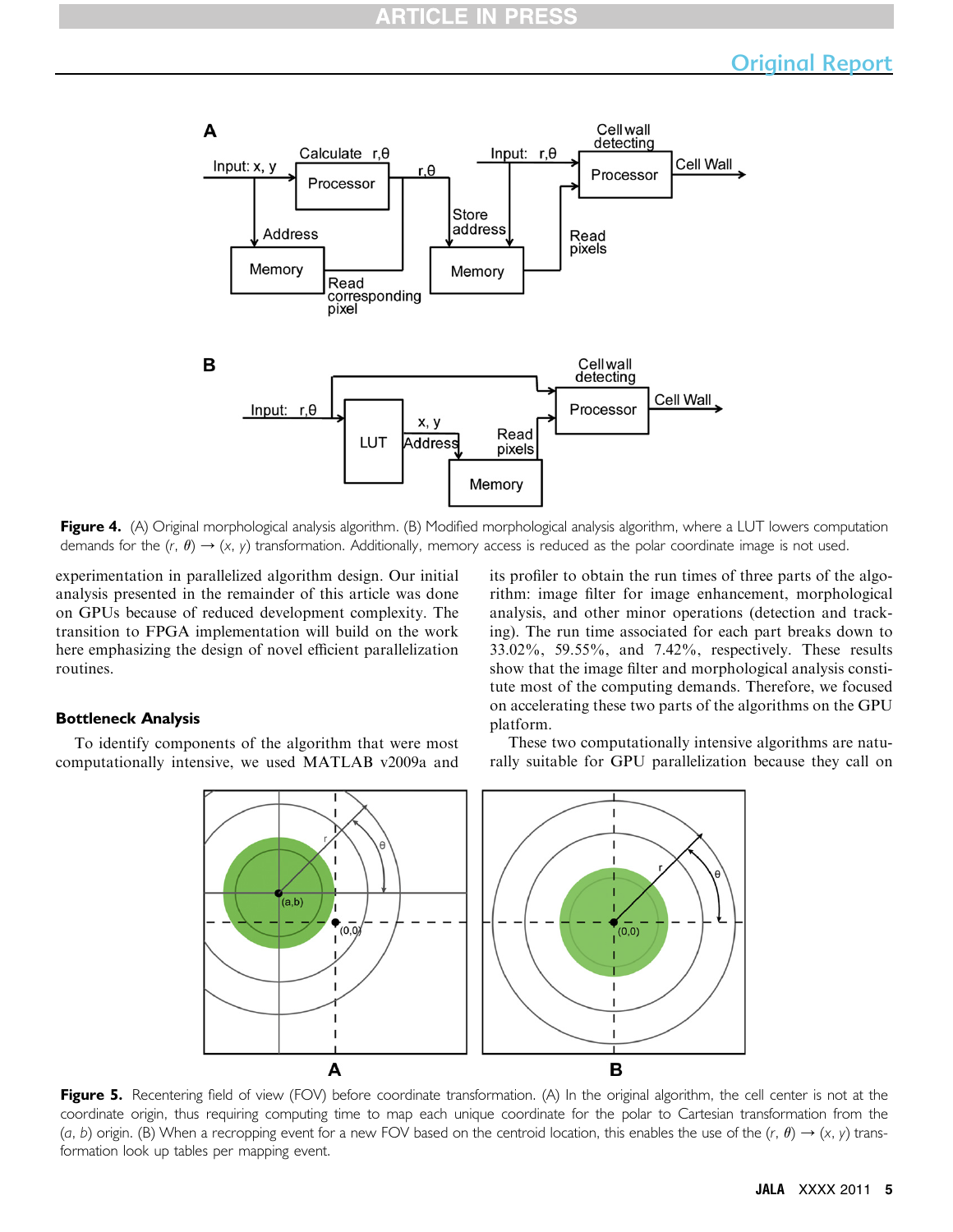<span id="page-5-0"></span>high repetition of the same operations. For both image filter and morphological analysis, the algorithm can be divided into many identical operations (e.g., (1) local search operations that find minimum values; (2) repetition of simple transformation algebraic expressions). In a serial CPU program, these operations execute sequentially on the pixels. Because these operations execute the same computation on similar data types and without data dependency (e.g., one operation does not affect the others in a sequence), the image filter and morphological analysis algorithms can be implemented with GPUs very well and significant speedups can be expected.

#### Algorithm Modification

The architecture of GPUs and CPUs are significantly dif-ferent in terms of thread scheduling<sup>[26](#page-8-0)</sup> and on-chip memory.<sup>[27](#page-8-0)</sup> If the CUDA program has inefficient thread scheduling or memory access, GPU platforms will be no better than CPUs. This fact makes it necessary to modify algorithms for efficiency and minimal memory access before implementing it with GPUs.

In the image filter algorithm, the computing usage is dominated by image adjustment techniques. The main filtering algorithm is the bottom-hat filter, which uses dilation and erosion operations. These two operations use a mask to search either for maximum or minimum values, respectively, in a local area of the image. The pixel corresponding to the center of the mask is replaced by the maximum or minimum value that is found in the local area.<sup>[28](#page-8-0)</sup> In the algorithm, the mask used is a disk area with an area of 16,357 pixels. This large size is required to ensure higher fidelity in the centroid analysis process. In the dilation and erosion operations, updating every pixel requires a maximum or minimum value search among all 16,357 elements at each pixel of the FOV. Resulting in over 46,000 calls per image (FOV:  $230 \times 200$ pixels).

In the conventional dilation and erosion operations, each mask area shares an overlapping region with the next mask. To minimize researching of these sections, we developed the "grid method," which organizes the image on to a grid system then reuses the minimum or maximum search result of this common area by recording minima and maxima of each grid [\(Fig. 3\)](#page-3-0). The pixels on the eroded or dilated image are then replaced by the corresponding value among the local minima or maxima in each grid. Further adjustments are possible by tuning the grid size to manage computing load for balancing resolution and efficiency. For a grid size of  $40 \times 40$ , the minimum or maximum search operation for each image will be 16 elements instead of 16,357 elements.

In the morphological analysis algorithm, the morphological features of the cell (e.g., diameters) are extracted to characterize the shape of the cell. The main operation of this algorithm is a centroid analysis of the cell to establish the origin for a polar to Cartesian coordinate transformation. The mapped image is then examined by a threshold analysis to



**Figure 6.** Graphical processing unit (GPU) programming model for grid erosion algorithm. In kernel 1, the local minimum (dots) search operations are executed in parallel by assigning each grid to a thread. In kernel 2, the eroded pixel value is found in parallel by assigning each disk to a thread.

outline cell walls and output the diameter at intervals of  $\theta$ . In this original state, the algorithm is not suitable for GPU implementation for two reasons: (1) the centroid defined at each iteration is not located at the coordinate origin, thus creating scheduling inefficiencies for each GPU thread; and (2) the polar and Cartesian coordinate systems have different memory storage patterns, which increase the memory access latency thus limiting run-time speedups ([Fig. 4A](#page-4-0)).

To address these parallelization limitations, we made adjustments to both the centroid algorithm and data storage and access strategies. First, on finding the centroid, the image is adjusted such that the centroid coordinate is also the origin of the polar coordinate [\(Fig. 5\)](#page-4-0). Because the transformation from  $(r, \theta) \rightarrow (x, y)$  are the same for all frames, the computation load for each GPU thread is predictable making it possible to assign threads efficiently in the GPU programming model. We next changed the memory storage and access strategy [\(Fig. 4](#page-4-0)B). Instead of searching along all possible  $(r, \theta)$  values,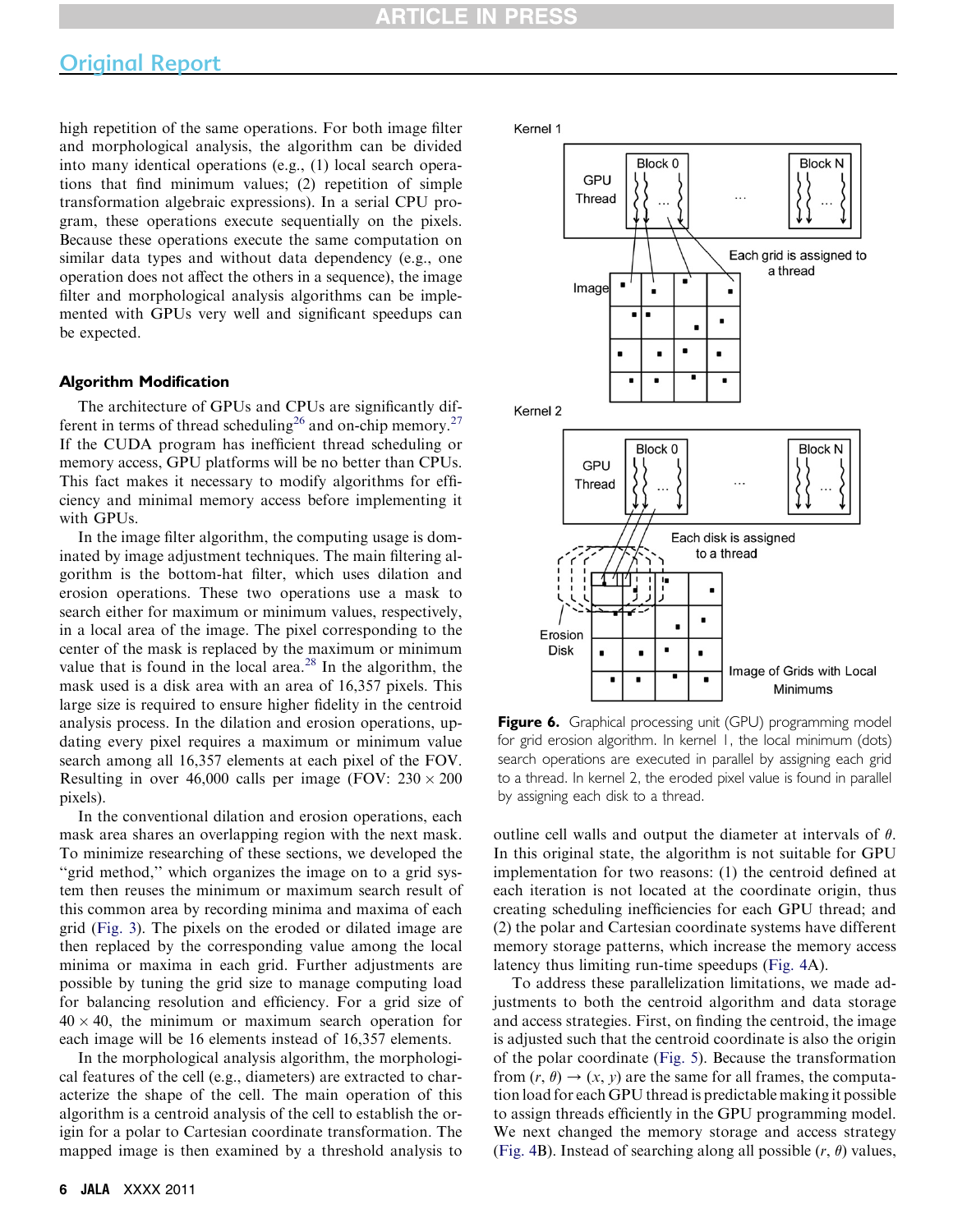the new method accesses a  $(r, \theta) \rightarrow (x, y)$  look-up-table (LUT) memory to find a corresponding pixel in the polar coordinate instead of algebraically converting the entire image into a Cartesian coordinate system. This strategy will result in quicker access times for mapping  $(r, \theta) \rightarrow (x, y)$ .

#### GPU Programming Model

The GPU program for the grid method bottom-hat filter consists of two modules: (1) erosion and (2) dilation. These two modules are very similar to each other erosion being a search for minimum values and dilation being a search for maximum values. Otherwise, the GPU programming models are the same for both modules. Here, we describe the GPU programming model for erosion.

The grid erosion algorithm consists of two phases: (1) finding a local minimum for each grid and (2) replacing the pixel on the erosion image with the minimum value among the local minimums of all grids inside or intersecting with the disk mask. The GPU grid erosion program model can parallelize these two phases using two kernels ([Fig. 6](#page-5-0)). In the first kernel, we assigned a thread to each grid. The thread executes the local minimum value searching for the correspondent grid. In the second kernel, we assigned a thread to each pixel that is to be updated. The thread searches for the minimum value among the local minimums found in the first phase.

The morphological analysis GPU programming model uses a parallel threading scheme. Each thread is scheduled to operate at a defined  $\theta$ , for the  $(r, \theta) \rightarrow (x, y)$  transformation. Further parallelization can be achieved by a reduction of GPU

thread arrangement. The reduction method is not implementable for this version of the program, but in future revisions this process will aid in further decreasing run times. At this state, we have kept the minimum gray-scale pixel searching as a serial process within each GPU thread [\(Fig. 4B](#page-4-0)).

#### Results

Image filter algorithm optimization using the grid erosion bottom-hat method results in distortion at the peripheries of the image (Fig. 7A). The interior of the image displays minimal differences against the conventional bottom-hat method (Fig. 7B). Error analysis of the grid erosion method highlights the top left corner in the final bottom-hat image with higher error when comparing between the grid method and conventional method. This artifact is due in part to the grid erosion disk mask starting the grid analysis method at the upper left corner. These errors are compounded with the dilation operation to produce the high local error in final filter output. The final total error of the top left region is approximately 30% difference compared with the conventional method. Additionally, by using the grid method, high local intensity variations are completely smoothed out. These errors are not expected to interfere significantly with final morphological output as morphological analysis routine uses maxima threshold rules to extract diameter measurements. However, one can decrease the filtering error by adjusting to a smaller grid size.

Lastly, we compared the optimized image filter and morphological algorithm for GPU processing to the native

A Gray Scale Images Before and After Bottom-Hat Filter



Figure 7. Results of bottom-hat filter using the grid erosion method. (A) Visual comparison of the gray-scale images of original bottom-hat filtered image (middle) versus the grid erosion method bottom-hat filtered image (right). (B) Error analysis of the grid erosion bottom-hat filter method against the naïve bottom-hat filter method illustrating that the highest errors are along the edges of the image, while interior pixel values are conserved.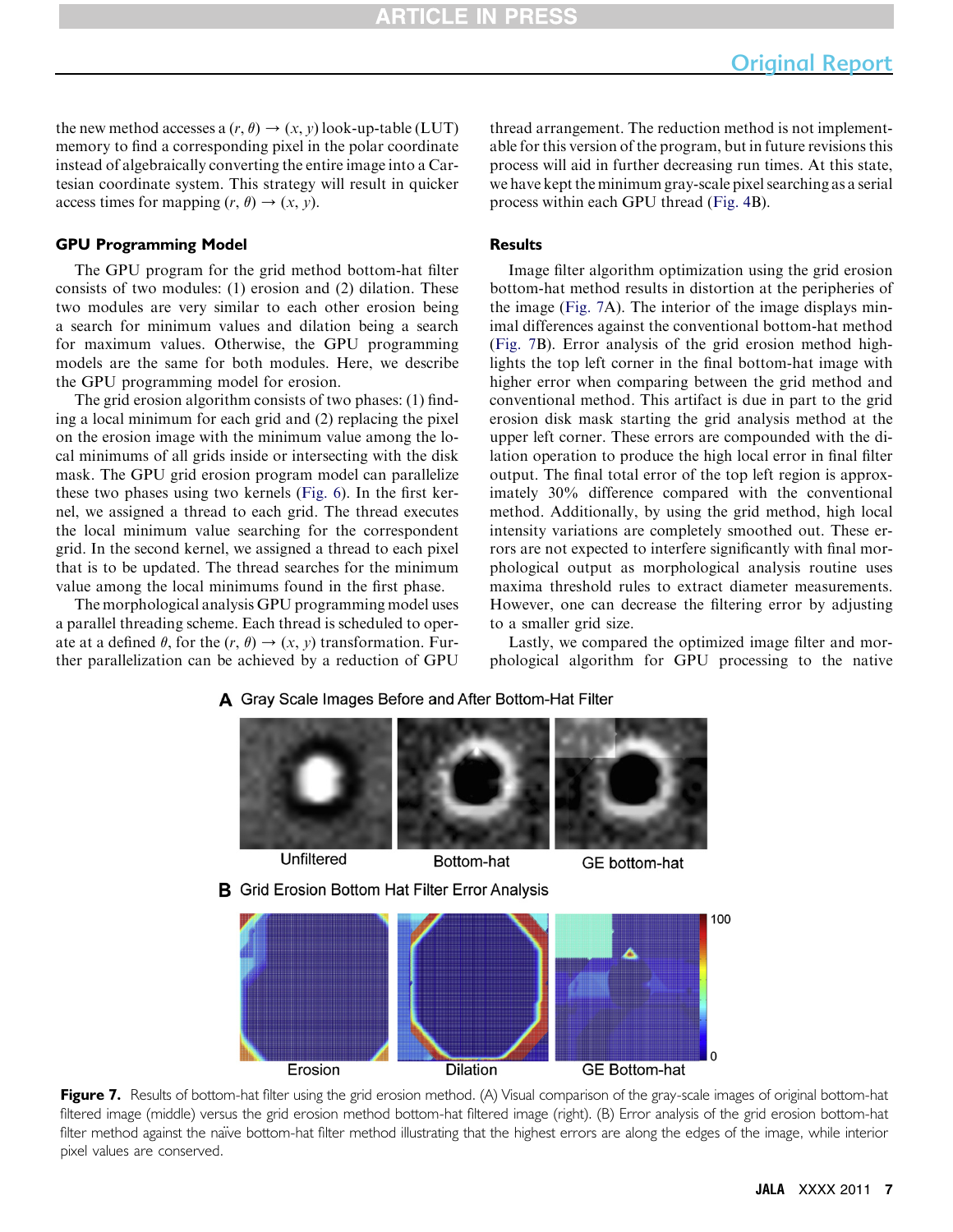<span id="page-7-0"></span>

Figure 8. Run-time improvements against baseline algorithm. The grid erosion (GE) routine for the bottom-hat filter method achieves a  $2.15\times$  run-time improvement on a CPU, and an  $8.54\times$  run-time improvement when implemented on a graphical processing unit (GPU). The coordinate transformation look-uptable (LUT) routine achieves a  $2.88 \times$  run-time improvement on a CPU, and a  $55.64 \times$  run-time improvement when implemented on a GPU.

CPU code. The testing was done on a 64-bit Intel Core i7 1.60 GHz machine with 6 GB RAM and NVIDIA GT230M GPU. Our first benchmark compared the conventional bottom-hat filter against the grid method. The grid method bottom-hat filter algorithm resulted in a  $2.15\times$ speedup against the baseline algorithm (Fig. 8). When this is implemented on GPU hardware, we see a total decrease of  $8.54 \times$  speedup.

The morphological analysis algorithm when modified with the transformation LUT also decreased the run time dramatically. When compared with the original method without coordinate correction and the use of the transformation LUT, there is a  $2.88 \times$  decrease in run time on a CPU, and when implemented on GPU, there is a  $55.64 \times$  decrease in run time. As discussed in the previous section, we can expect further decreases in run time as we adjust the degree of batchimage processes. Determining the optimal batch rate is an on-going investigation.

#### **CONCLUSION**

In our approach to hardware-assisted high-throughput image analysis, we have shown that through improvements to algorithm design, execution of data management shortcuts, and optimization of image filters for implementation in parallelization schemes, the computational requirements for image analysis routines can be diminished dramatically. The baseline algorithm processes 260,800 frames in

approximately 200 min. To date, after algorithm adjustments and processing done on the GPU, processing time is reduced to under 10 min on a single processing unit (a  $20.30 \times$  reduction). Parallel jobs will allow for even greater improvement. However, to achieve real-time analysis capabilities work remains to further improve the algorithms and eventually transition from a GPU to an FPGA. This shift often imparts an additional speedup that will ultimately be necessary to elicit wider adoption of biomedical technologies, which require computationally demanding image analysis.

#### **ACKNOWLEDGMENTS**

Competing Interests Statement: The authors certify that they have no relevant financial interests in this article and that any/all financial and material support for this research and work are clearly identified in the Acknowledgments section of this article.

#### **REFERENCES**

- 1. Witt, W.; Kohler, U.; List, J. Direct imaging of very fast particles opens the application of the powerful (dry) dispersino for size and shape characterization. International Conference for Particle Technology. Nuremberg, Germany. 2004.
- 2. Provder, T. Challenges in particle size distribution measurement past, present and for the 21st century. Prog. Org. Coatings 1997, 32, 143-153.
- 3. Culverhouse, P. F.; et al. Automatic image analysis of plankton: future perspectives. Mar. Ecol. Prog. Ser 2006, 312, 297-309.
- 4. Sieracki, C. K.; Sieracki, M. E.; Yentsch, C. S. An imaging-in-flow system for automated analysis of marine microplankton. Mar. Ecol. Prog. Ser 1998, 168, 285-296.
- 5. Starkuviene, V.; et al. High-content screening microscopy identifies novel proteins with a putative role in secretory membrane traffic. Genome Res 2004, 14, 1948-1956.
- 6. Shapiro, H. M. Practical Flow Cytometry. New York: Wiley-Liss; 2003.
- 7. Di Carlo, D.; Lee, L. P. Dynamic single-cell analysis for quantitative biology. Anal. Chem 2006, 78, 7918-7925.
- 8. Di Carlo, D.; Irimia, D.; Tompkins, R. G.; Toner, M. Continuous inertial focusing, ordering, and separation of particles in microchannels. Proc. Natl. Acad. Sci 2007, 104, 18892-18897.
- 9. Gossett, D. R.; Di Carlo, D. Particle focusing mechanisms in curving confined flows. Anal. Chem 2009, 81, 8459-8465.
- 10. Hur, S. C.; Tse, H. T. K.; Di Carlo, D. Sheathless inertial cell ordering for extreme throughput flow cytometry. Lab Chip 2010, 10, 274.
- 11. Bird, J. C.; de Ruiter, R.; Courbin, L.; Stone, H. A. Daughter bubble cascades produced by folding of ruptured thin films. Nature 2010, 465, 759-762.
- 12. Basiji, D. A.; Ortyn, W. E.; Liang, L.; Venkatachalam, V.; Morrissey, P. Cellular image analysis and imaging by flow cytometry. Clin. Lab. Med  $2007, 27, 653 - 670.$
- 13. McGrath, K. E.; Bushnell, T. P.; Palis, J. Multispectral imaging of hematopoietic cells: where flow meets morphology. J. Immunol. Methods 2008,  $336, 91 - 97$ .
- 14. Nobile, C.; et al. HIV-1 Nef inhibits ruffles, induces filopodia, and modulates migration of infected lymphocytes. J. Virol 2010, 84, 2282-2293.
- 15. Pepperkok, R.; Ellenberg, J. High-throughput fluorescence microscopy for systems biology. Nat. Rev. Mol. Cell. Biol 2006, 7, 690-696.